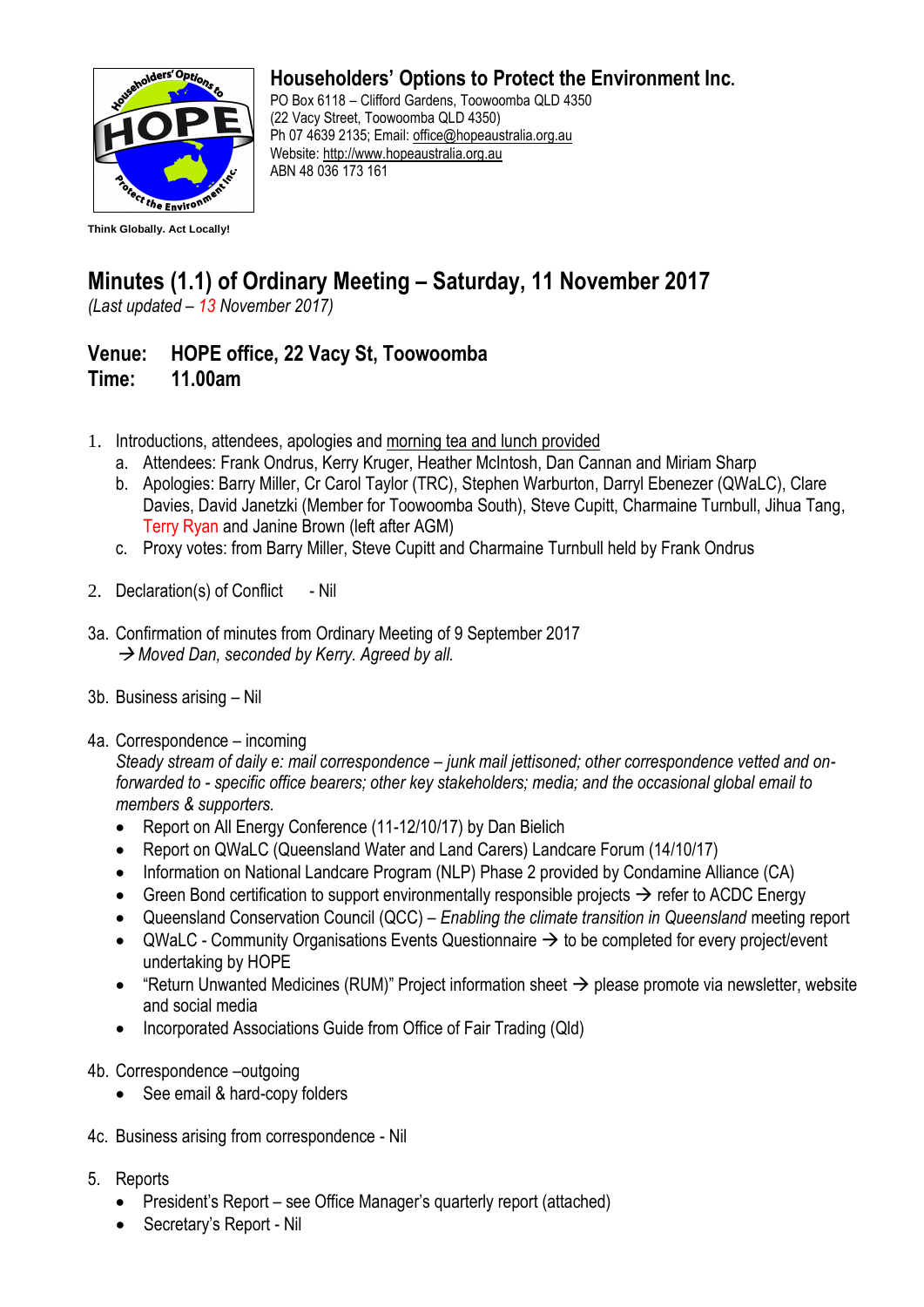- Treasurer's Report
	- o Opening balance as at **10** October 2017 (date of last Transaction file) = \$451.29
	- $\circ$  Review of draft budget for 2017-2018  $\rightarrow$  to be undertaken early in 2018
- Other reports Nil
- 6. Motions: Nil
- 7. General business
	- C/f items from 2016-2017
		- Register of Environmental Organisations (REO) through to refreshing and re-issuing Sponsorship Prospectus (as per previous list of categories)
			- *Changes to HOPE Constitution completed and ratified; and REO application signed and necessary supporting documentation attached and ready for submission.*
		- Website upgrade *Dan complete minor modifications, etc.; and 1300WebPro to change structure and sequence of 'buttons'*
	- New items from 2017-2018
		- Date for Christmas/End of Year dinner
		- Office closure over Christmas New Year period
		- "Back to Basics" approach regarding projects, campaigns, events and activities and the promotion thereof.
			- Environmental observances to support (see 2017 calendar) media only vs. active support & participation
			- Proposed projects requiring funding (see composite list)
				- Condamine Alliance (CA) National Landcare Program (NLP) Phase 2 opportunities
					- Steve's earlier project proposals (x4)
					- Creating Wildlife Friendly Backyards workshops
					- Youth Engagement in Landcare via Nature Play Qld and/or Nature Journaling workshops
			- 14/10 -- QWaLC Condamine region partner with other landcare groups on projects; promotion of landcare; and utilisation of volunteers
			- Encouraging more backyard gardening including composting & mulching, bee-keeping
			- Campaigns to support, endorse or active participate in
		- Calendar of events for 2018 (see attachment)
			- Ordinary Meetings schedule
			- proposed Community Forum schedule (see attachment)
			- proposed Workshop program
			- annual attendance local/regional Community Events
			- visits to Bauer's Organic Farm
	- **Other business** 
		- Marketing Strategy  $\rightarrow$  Lift our profile nationally via media and social media as well as via our newsletter and website  $\rightarrow$  also speak with 1300WebPro re website & Facebook
		- National membership drive  $\rightarrow$  refresh earlier media release
		- Suggestions for articles, etc. (see envelope)  $\rightarrow$  *not discussed*
		- Website Review as prepared by Stephen Warburton (Apr 2017) *Majority of minor suggestions already completed by Dan. Some page restructuring and inclusion of photos, graphics, etc. will be done in due course. Changes to "buttons" will be undertaken by 1300WebPro.*
		- Jobs for Volunteers ... lots! (see email, computer and hard-copy folders)  $\rightarrow$  not discussed
		- **7 Pillars of Fund-raising**
			- Grants for equipment and projects
			- Donations usually from information displays and community events
			- Crowdfunding see existing initiative  $\rightarrow$  refresh & promote widely
			- Memberships nil at present
			- Events 'gold coin' admission fee sometimes asked for